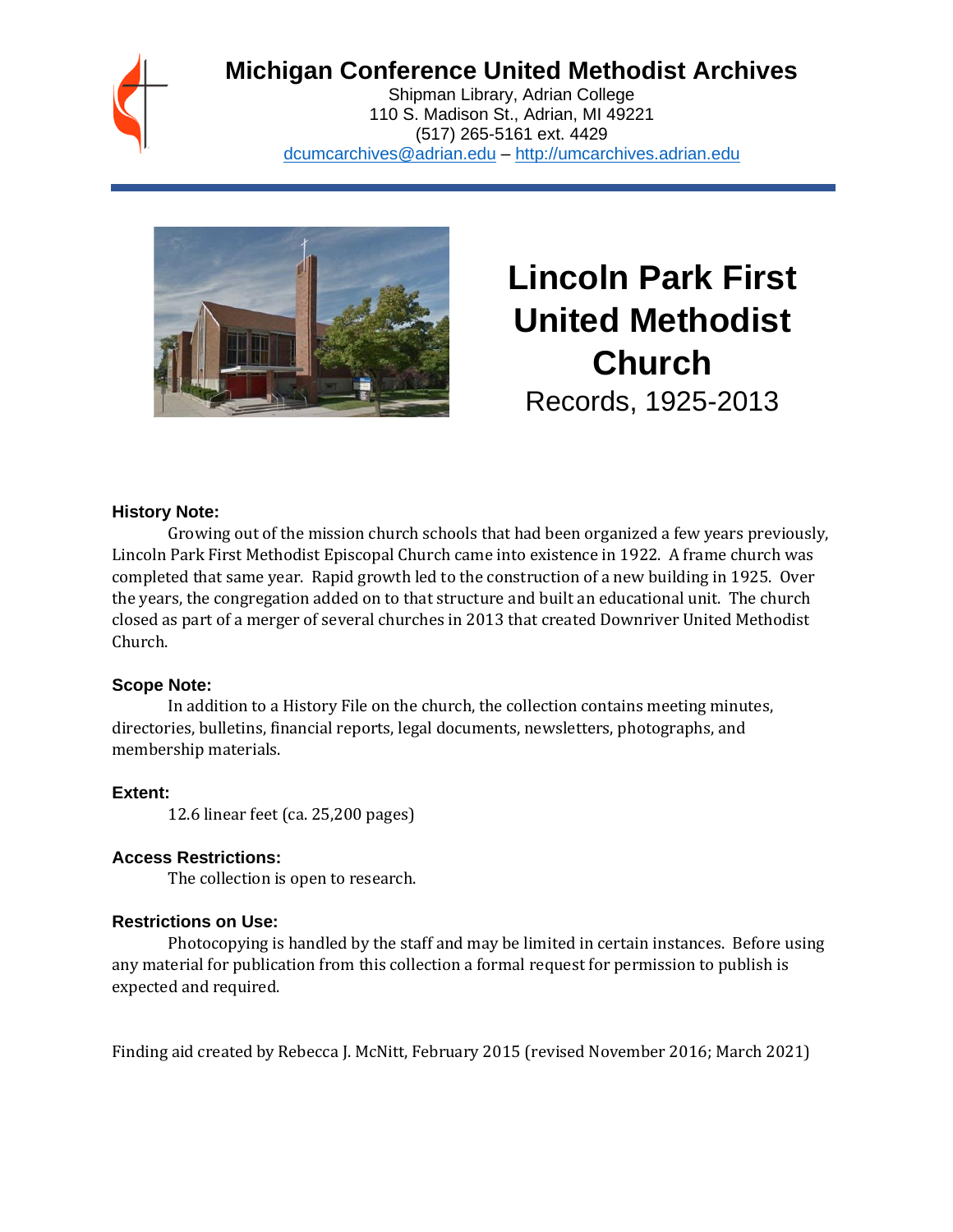#### **Appointments List**

- 1922-1924: Lewis F. Rayfield
- 1924-1929: Floyd Charles Johnson
- 1929-1930: Eugene M. Moore [& Frank M. Purdy](http://umcarchives.adrian.edu/clergy/purdyfm.php)
- 1930-1934: Horace H. Mallinson
- 1934-1936: John Wesley LeVan
- 1936-1949: Victor D. Longfield
- 1949-1963: Edwin B. Pearce
- 1960-1963: James Merril MacDonald (Associate)
- 1963-1966: George Q. Woomer
- 1966-1969: Rudolph H. Boyce
- 1969-1975: James D. Weiss
- 1975-1980: Theodore A. Halsted
- 1980-November 1980: Howard R. Higgins
- November 1980-1983: Elizabeth D.K. Isaacs
- 1983-1984: Sam E. Yearby
- 1984-1990: Thomas P. Macaulay
- 1990-1992: Troy Douthit
- 1992-2002: Roy A. Syme
- 2002-2005: Chong Youb Won
- 2005-2013: Mary T. Tame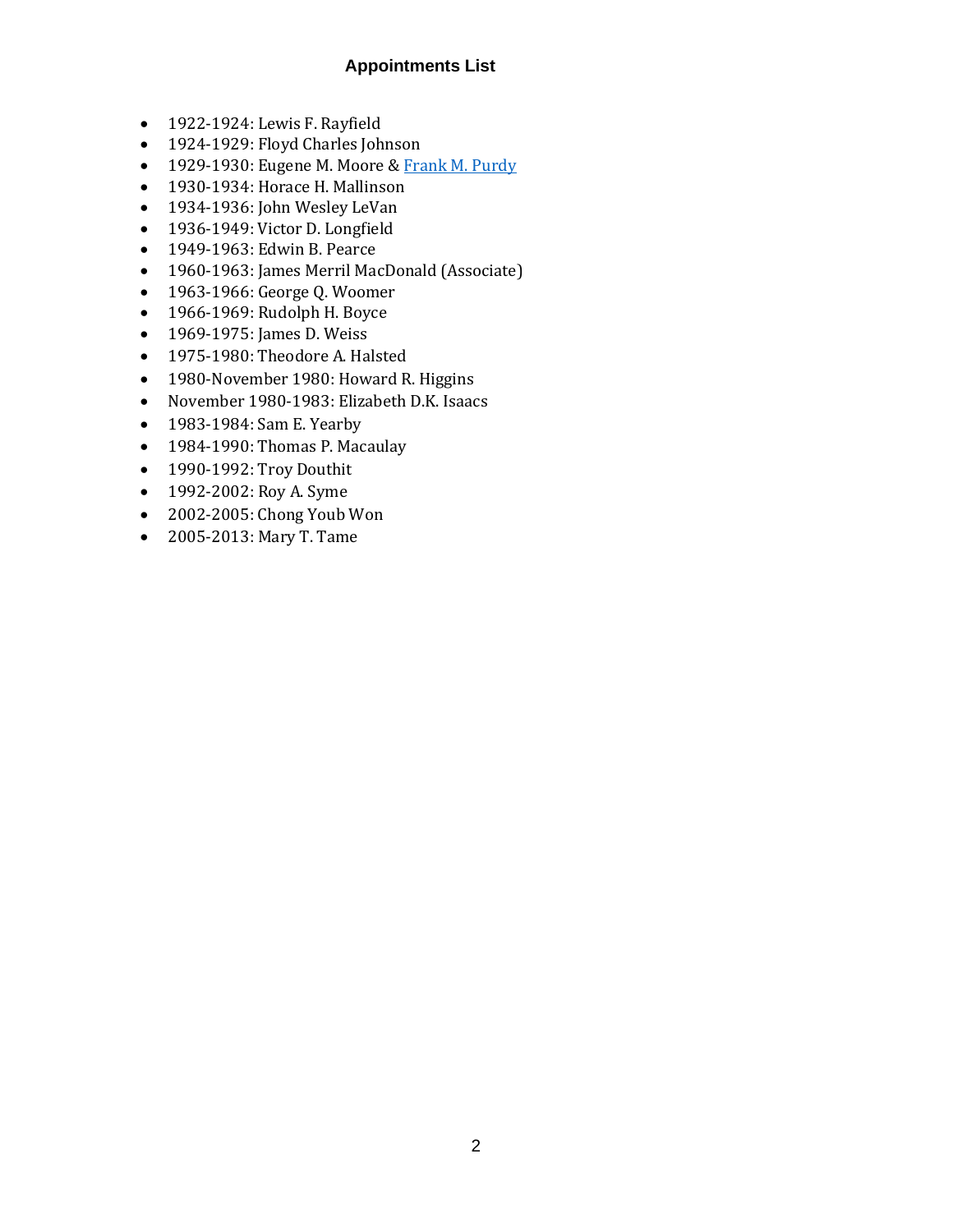| <b>Container</b> Contents |                                                                                                                                                                                                                                                                                       |
|---------------------------|---------------------------------------------------------------------------------------------------------------------------------------------------------------------------------------------------------------------------------------------------------------------------------------|
| Box 1                     | <b>Lincoln Park First</b><br>Administrative Board, 1987-1988<br>Administrative Council<br>$\bullet$<br>$0 1992 - 1995$<br>$0 1997 - 2002$<br>Adult Bible Class, 1978-1987<br>$\bullet$<br><b>Annual Directories</b><br>$\bullet$<br>$0 1940 - 1960$<br>$0 1963 - 1968$<br>0 1970-1976 |
| Box 2                     | <b>Lincoln Park First</b><br><b>Annual Directories</b><br>$0 1978 - 1982$<br>$0 1983 - 1990$<br>$0$ 1991-1995 and 1998<br>$\circ$ 2000-2010<br>$0$ 2011-2012<br><b>Baptism Requests</b><br>$\bullet$<br>Baptisms, 1986-2012<br>$\bullet$                                              |
| Box 3<br>Box 4            | <b>Lincoln Park First</b><br>Budgets, 1991-2000<br>$\bullet$<br><b>Bulletins</b><br>$\bullet$<br>$0 1949 - 1953$<br>0 1954<br>$0 1957 - 1962$<br>$0 1963 - 1966$<br><b>Lincoln Park First</b>                                                                                         |
|                           | <b>Bulletins</b><br>1967-1969<br>$\circ$<br>1970-1971<br>$\circ$<br>1972-1973<br>$\circ$                                                                                                                                                                                              |
| Box 5                     | <b>Lincoln Park First</b><br><b>Bulletins</b><br>1974-1975<br>$\circ$<br>1976-1977<br>$\circ$<br>1978<br>$\circ$<br>1979<br>$\circ$                                                                                                                                                   |

o 1980

3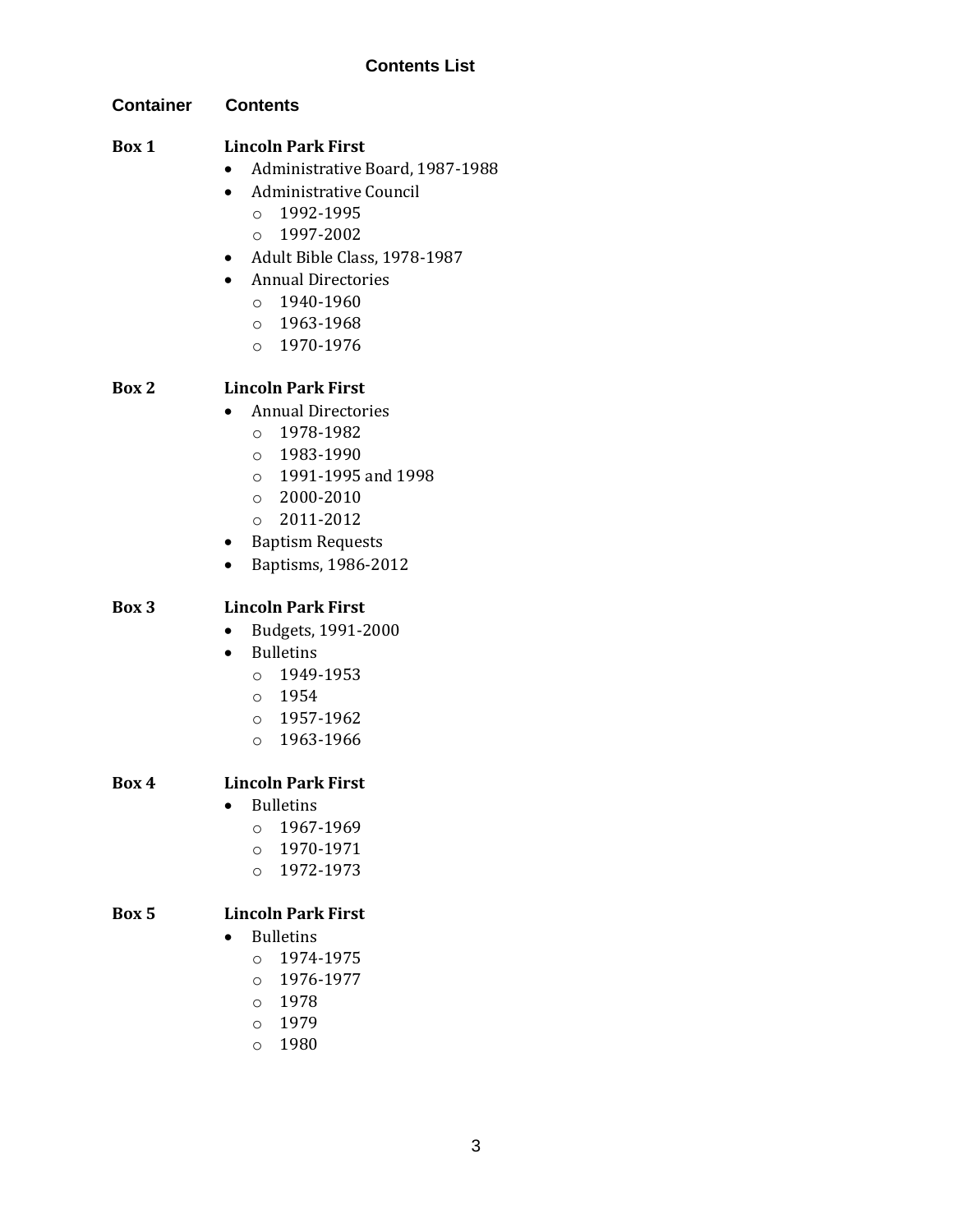| <b>Container</b> | <b>Contents</b>                       |
|------------------|---------------------------------------|
| Box 6            | <b>Lincoln Park First</b>             |
|                  | <b>Bulletins</b>                      |
|                  | 1981<br>$\circ$                       |
|                  | 0 1982                                |
|                  | 0 1983-1984                           |
|                  | 0 1985                                |
|                  | 0 1987                                |
|                  | 0 1988                                |
| Box 7            | <b>Lincoln Park First</b>             |
|                  | <b>Bulletins</b>                      |
|                  | 1991<br>$\circ$                       |
|                  | 0 1992                                |
|                  | 0 1993                                |
|                  | 0 1994                                |
|                  | 0 1995                                |
| Box 8            | <b>Lincoln Park First</b>             |
|                  | <b>Bulletins</b>                      |
|                  | 1996<br>$\circ$                       |
|                  | 0 1997                                |
|                  | 0 1998                                |
|                  | o 1999                                |
|                  | $\circ$ 2000                          |
|                  | $\circ$ 2001-2002                     |
| Box 9            | <b>Lincoln Park First</b>             |
|                  | <b>Bulletins</b>                      |
|                  | 2003<br>$\circ$                       |
|                  | 2004<br>$\circ$                       |
|                  | 2005<br>$\circ$                       |
|                  | 2006<br>$\circ$                       |
|                  | 2006-2007 (Family Worship)<br>$\circ$ |
|                  | 2007<br>$\circ$                       |
| <b>Box 10</b>    | <b>Lincoln Park First</b>             |
|                  | <b>Bulletins</b>                      |
|                  | 2008<br>$\circ$                       |
|                  | 2009<br>$\circ$                       |
|                  | 2010<br>$\circ$                       |
|                  | 2011                                  |
|                  | $\circ$<br>Certificates               |
|                  |                                       |

- Church Building
	- o Blueprints, 1957-1958 (see Oversize)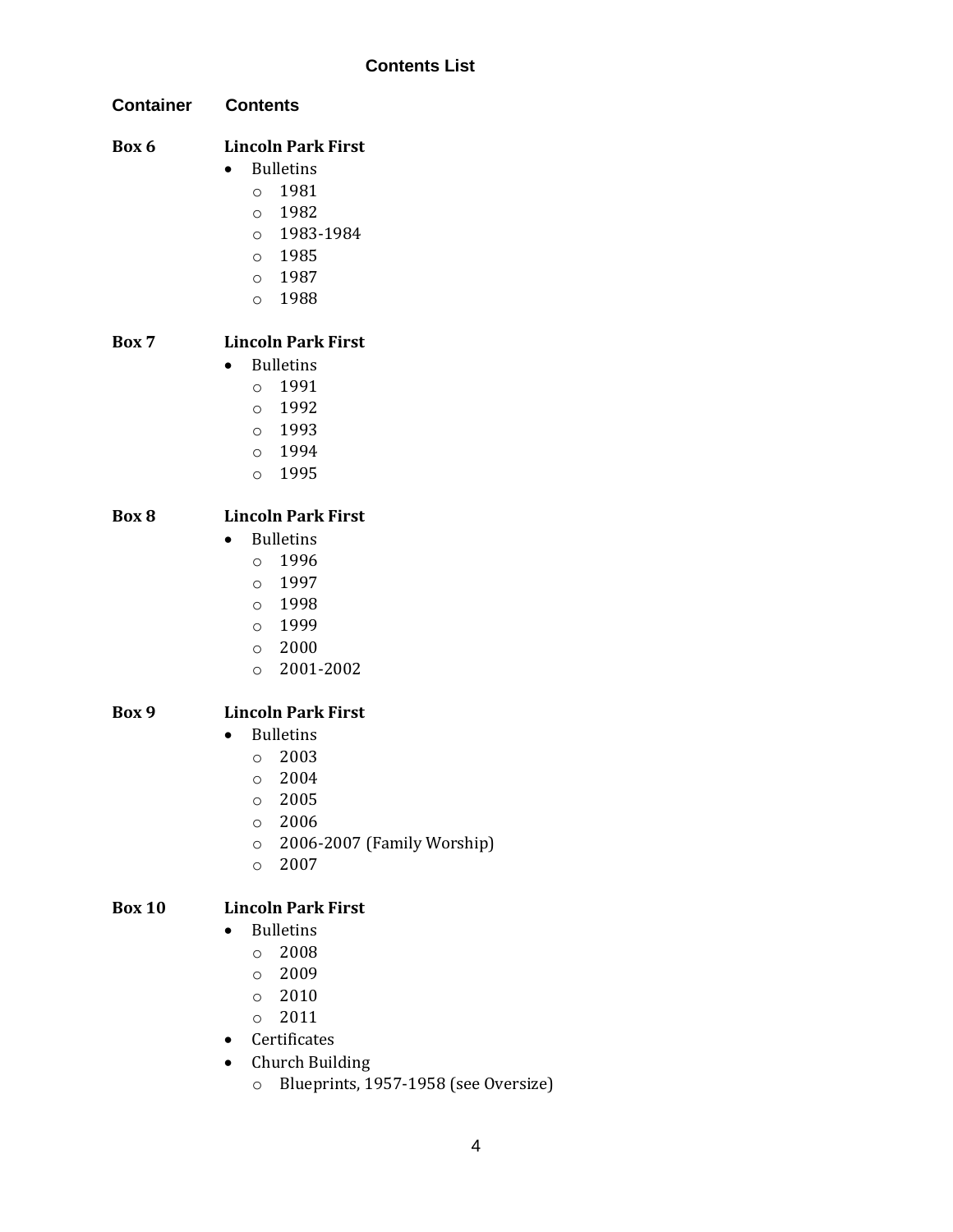#### **Container Contents**

## **Box 11 Lincoln Park First**

- Church Building
	- o Specifications for Additions and Alterations (2 folders)
	- o Walkway Papers, 1976-1977
- Church Conference
	- o 1988
	- o 1989
	- o 1990
	- o 1991
	- o 1992-1996
	- o 1997
	- o 1998-1999
	- o 2000
	- o 2001
	- o 2002
	- $O$  2003-2004
	- o 2005

#### **Box 12 Lincoln Park First**

- Church Conference
	- o 2006
	- o 2007
	- o 2008
	- o 2009
	- o 2010
	- o 2011
	- o 2012
- Church Council
	- $O$  2002-2004

#### **Box 13 Lincoln Park First**

- Church Council
	- $o$  2005-2006
	- o 2007
	- o 2008-2009
	- o 2010-2012
- Church Installations, 1962-1963
- Church Records
	- o Baptisms, Marriages, and Membership, 1925-1945
	- o Baptisms and Marriages, 1945-1961

#### **Box 14 Lincoln Park First**

- Church Records
	- o Baptisms, Marriages, and Membership, 1956-1969 (2 folders)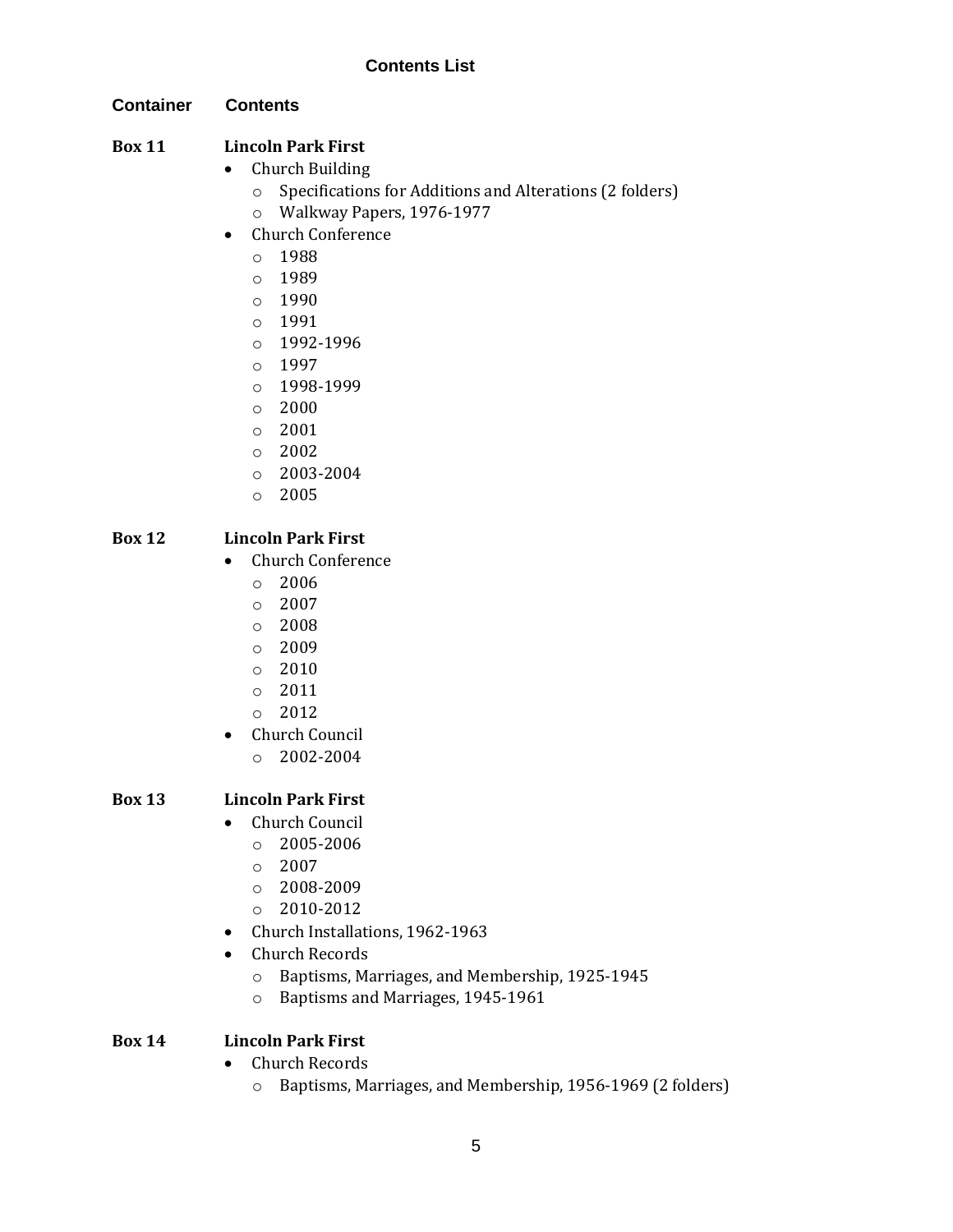| <b>Container</b> | <b>Contents</b>                                                                                                                                                                                                                                                                                                                                                                                                                                                                                                                                   |
|------------------|---------------------------------------------------------------------------------------------------------------------------------------------------------------------------------------------------------------------------------------------------------------------------------------------------------------------------------------------------------------------------------------------------------------------------------------------------------------------------------------------------------------------------------------------------|
|                  | Baptisms, Marriages, Deaths, and Membership<br>$\circ$<br>1970-2003 (see Oversize)<br>2004-2012<br>п<br>Membership<br>$\circ$<br>1940-1975<br>п<br>1970-1993<br>п                                                                                                                                                                                                                                                                                                                                                                                 |
| <b>Box 15</b>    | <b>Lincoln Park First</b><br><b>Church Records</b><br>$\bullet$<br>Membership Roll of Former Members<br>$\circ$<br>A-O (6 folders)                                                                                                                                                                                                                                                                                                                                                                                                                |
| <b>Box 16</b>    | <b>Lincoln Park First</b><br><b>Church Records</b><br>Membership Roll of Former Members<br>$\circ$<br>P-Z (3 folders)<br>٠<br>Old Family Sheets of Current Membership (2 folders)<br>$\circ$<br>Church Reports, 1932-1935<br>٠<br>Commission on Worship Minutes, 1965-1967<br><b>Communion Manual</b><br>$\bullet$                                                                                                                                                                                                                                |
| <b>Box 17</b>    | <b>Lincoln Park First</b><br>Confirmations<br>$\bullet$<br>Council on Ministries Minutes, 1987-1988<br>٠<br>Downriver Care and Wellness Minutes, 2011-2012<br>$\bullet$<br>Downriver United Methodist Church Merger<br>$\bullet$<br><b>Educational Unit Building Specifications</b><br>٠<br><b>Endowment Fund</b><br>$\bullet$<br>Fifty-Year Members, 1991<br>"Filias Regis" Class Book, 1932-1933<br><b>Finance Committee</b><br>1992<br>$\circ$<br>1993-1994<br>$\circ$<br>1995-1996<br>$\circ$<br>1997-1998<br>$\circ$<br>1999-2001<br>$\circ$ |
| <b>Box 18</b>    | <b>Lincoln Park First</b><br><b>Finance Committee</b><br>2002-2004<br>$\circ$<br>2005-2007<br>$\circ$<br><b>Financial Reports</b><br>1986-1992<br>$\circ$<br>1999<br>$\circ$                                                                                                                                                                                                                                                                                                                                                                      |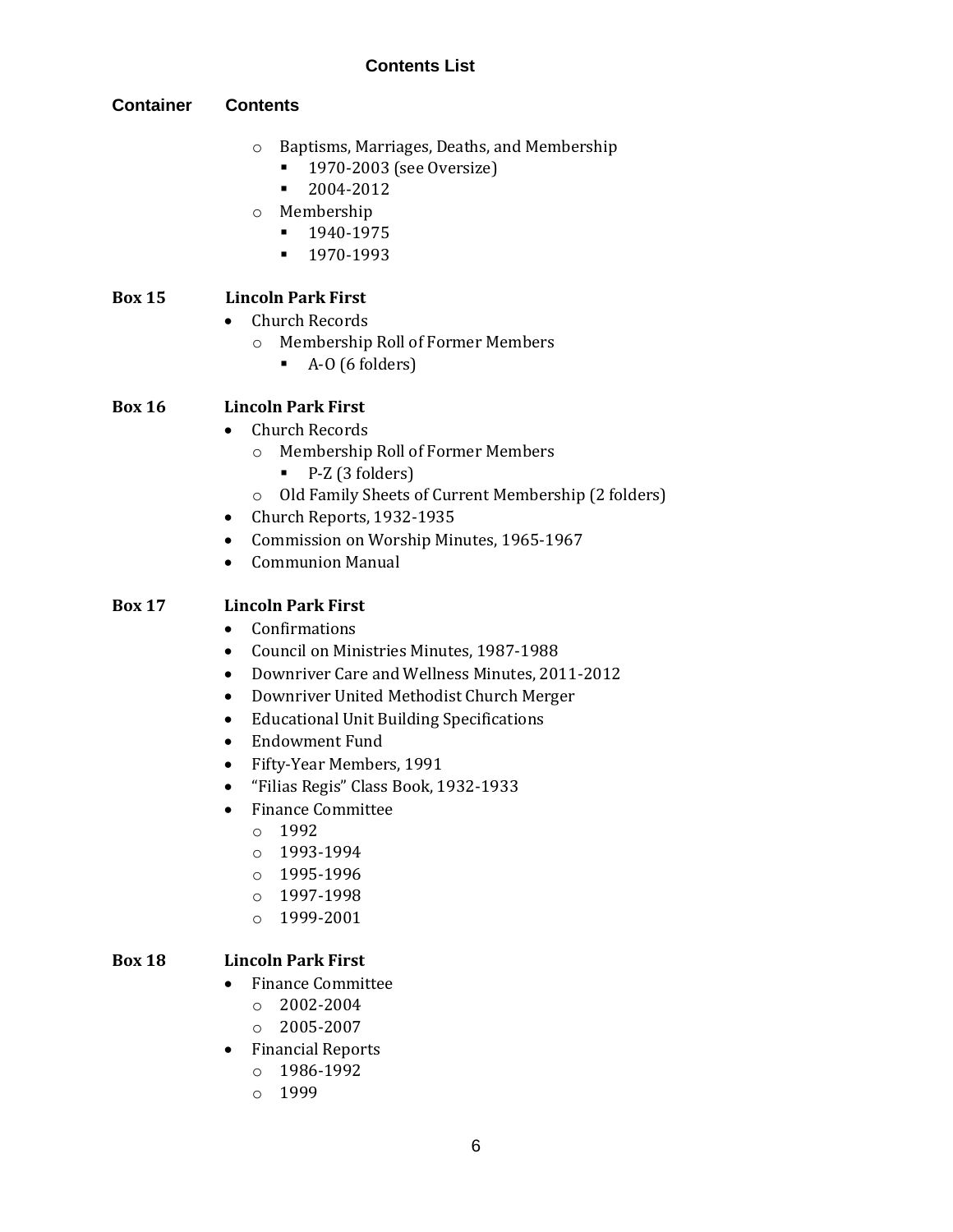**Container Contents**

- $\circ$  2000
- o 2001
- o 2002
- o 2003
- o 2005
- o 2006
- Galilean Class Book, 1939

## **Box 19 Lincoln Park First**

- History File
	- o History
	- o 85th Anniversary
	- o Clippings
	- o Pastors' Photographs (2 folders)
- Inventory
- Legal Documents

## **Box 20 Lincoln Park First**

- Legal Papers
	- o Deeds, Mortgage, and Abstracts, 1938-1972 (2 folders)
	- o Parsonage Abstract, 1954
- Local Church Reports, 1995-2000
- Longfield, Victor Correspondence, 1938-1947
- Marriage License Copies
	- o 1990-1996
	- o 1997-2012
- Member Information Sheets, 2012

## **Box 21 Lincoln Park First**

- Membership
	- o Certificates
	- o Transfers
- Memorial Committee
- Midweek Bulletins
	- o 1966-1969
	- o 1969-1972
- Ministry Practicum Lay Team

## **Box 22 Lincoln Park First**

- Mother-Daughter Banquets
- News Clippings Rev. Floyd C. Johnson (Minister, 1924-1930)
- Newsletters
	- o *"The Evangel"*
		- 1950-1951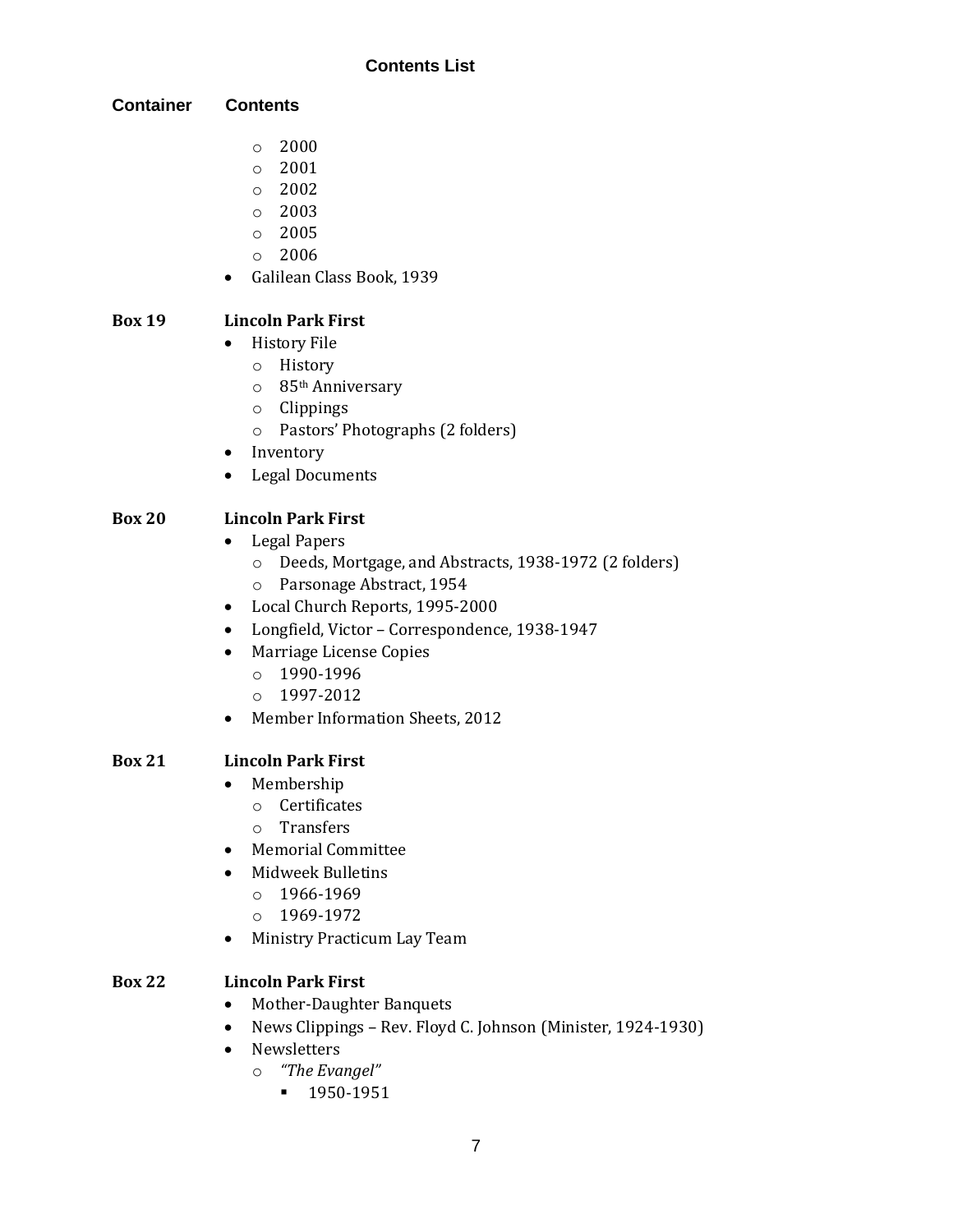**Container Contents**

- **•** 1952
- 1953-1954
- 1959-1960
- 1961-1962
- o George Q. Woomer, 1963-1965 (Minister, 1963-1966)
- o *"The Memo"*
	- 1979
	- 1991-1994

## **Box 23 Lincoln Park First**

- Newsletters
	- o *"The Memo"*
		- 1995-1997
		- 1998-2001
		- 2002-2004
		- 2005
		- 2006
		- 2007
		- 2008

#### **Box 24 Lincoln Park First**

- Newsletters
	- o *"The Memo"*
		- 2009
		- 2010
		- 2011
		- 2012-2013
	- o *"Methodist Fellowship Affairs"*, 1963
	- o *"The Methodist Newsbeat"*, 1964-1965
	- o *"The Mustard Seed"*, 1960
	- o *"Our Church Paper"*, 1962
- Non-Profit Corporation Reports
- Notes for Sermons, 1925-1926
- Official Board
	- o 1931-1937

#### **Box 25 Lincoln Park First**

- Official Board o 1939-1955
- Officiaries
- Parsonage Remodeling/Purchase, 1974-1978
- Pastor-Parish Relations
- Pastor-Parish Relations Committee, 1982-1990
- Photographs
	- o 1977 Christmas Eve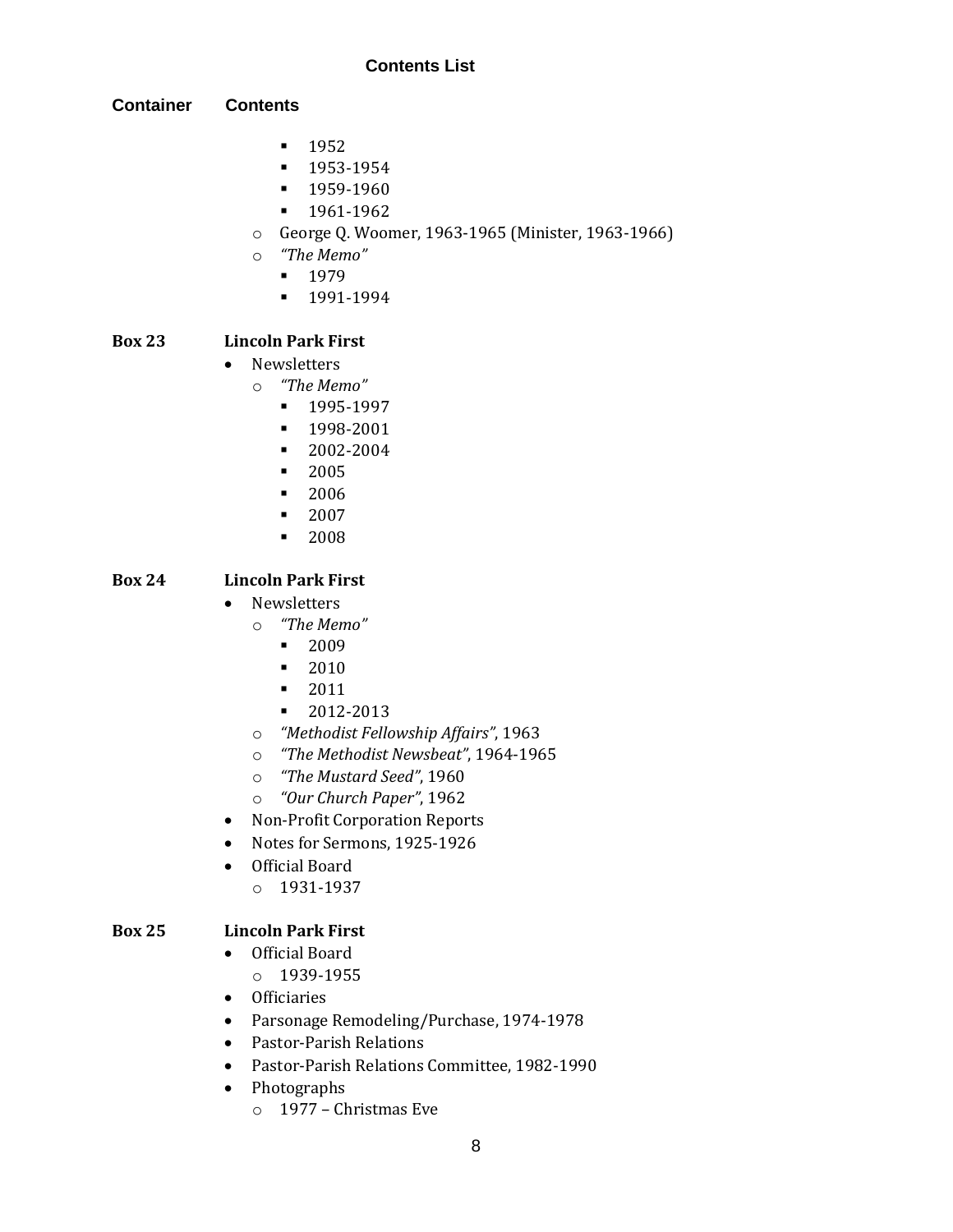#### **Container Contents**

- o 1977-1980
- o 1978 Christmas
- o 1980 December
- o 1982-1985
- o 1985
	- May

#### **Box 26 Lincoln Park First**

- Photographs
	- o 1985
		- July
	- o 1987
		- June
		- Pentecost
	- o 1991-1992 Sunday School Year
	- o 1992
		- Spaghetti Dinner, Fall
		- Youth Group, Fall
	- o 1993 Vacation Bible School
	- $0.1994$ 
		- Annual Church Picnic, 24 July
		- Spring/Summer
		- Vacation Bible School
	- o 1995 Youth Group Cleaning the Church, February
	- o 1995-1996
	- o 1995-1997 Youth Meetings/Sleepover
	- o 1996
		- Easter
		- Judson Collins Halloween
		- Vacation Bible School
	- o 1997
		- 75<sup>th</sup> Anniversary, 27-28 September
		- Christmas
		- Easter
		- Historical Museum
	- o 1998
		- Christmas Pageant
		- Family Camping
		- Halloween

#### **Box 27 Lincoln Park First**

- Photographs
	- o 1998
		- Vacation Bible School
	- o 1999 Easter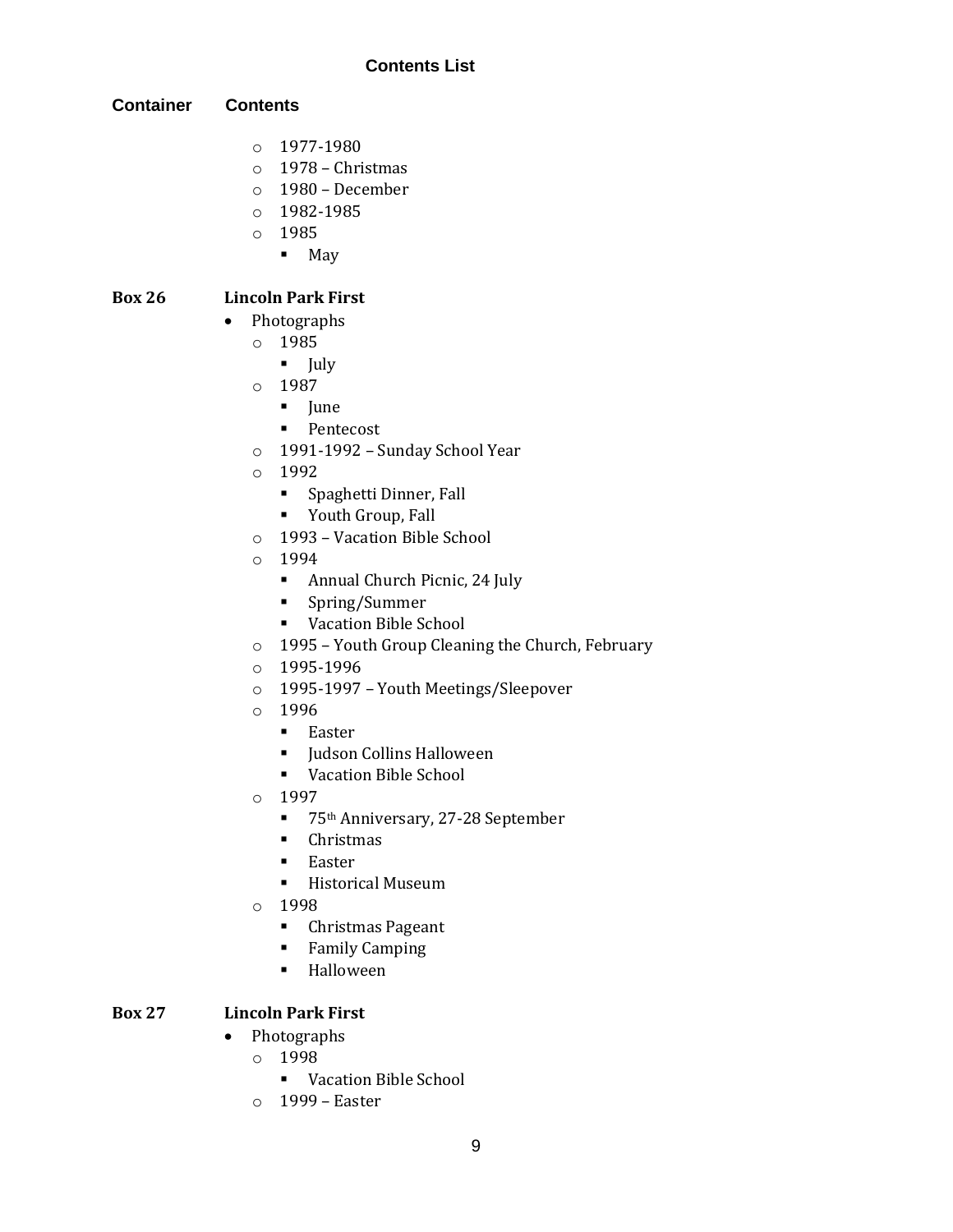#### **Container Contents**

- o 2000
	- Christmas
	- Vacation Bible School
- o 2000-2001
- o 2001 June
- o Church
- o Church Staff, 1959-1960
- o Military
- o Miscellaneous (4 folder)

#### **Box 28 Lincoln Park First**

#### • Photographs

- o Miscellaneous (2 folders)
- o Pastors, 1930-1992
- o Rev. Douthit Farewell Tea
- o Special Music
- o Youth Group Trip to Flat Rock and McDonalds
- Pictorial Directories, 1975-c. 1998
- Pipe Organ, 1962-1963
- Plaques
- Remembrance Book
	- o 1937-1994 (see Oversize)
	- o 1994-2000 and undated
- Rev. Syme vs. Jennie Cox

#### **Box 29 Lincoln Park First**

- Scrapbook
- Statistical Report to Church Conference
- Trustees
- Trustees Meeting Minutes, 1993-2005
- United Methodist Men
- United Methodist Women
- United Methodist Women
	- o Membership Record, 1981-1985
	- o Scrapbook

#### **Box 30 Lincoln Park First**

- United Methodist Women
	- o Yearbooks
		- 1974-1982
		- 1987-2004
		- 2005-2013
- Videocassette, *"Memories of the Holyland"*, 1993
- Weddings